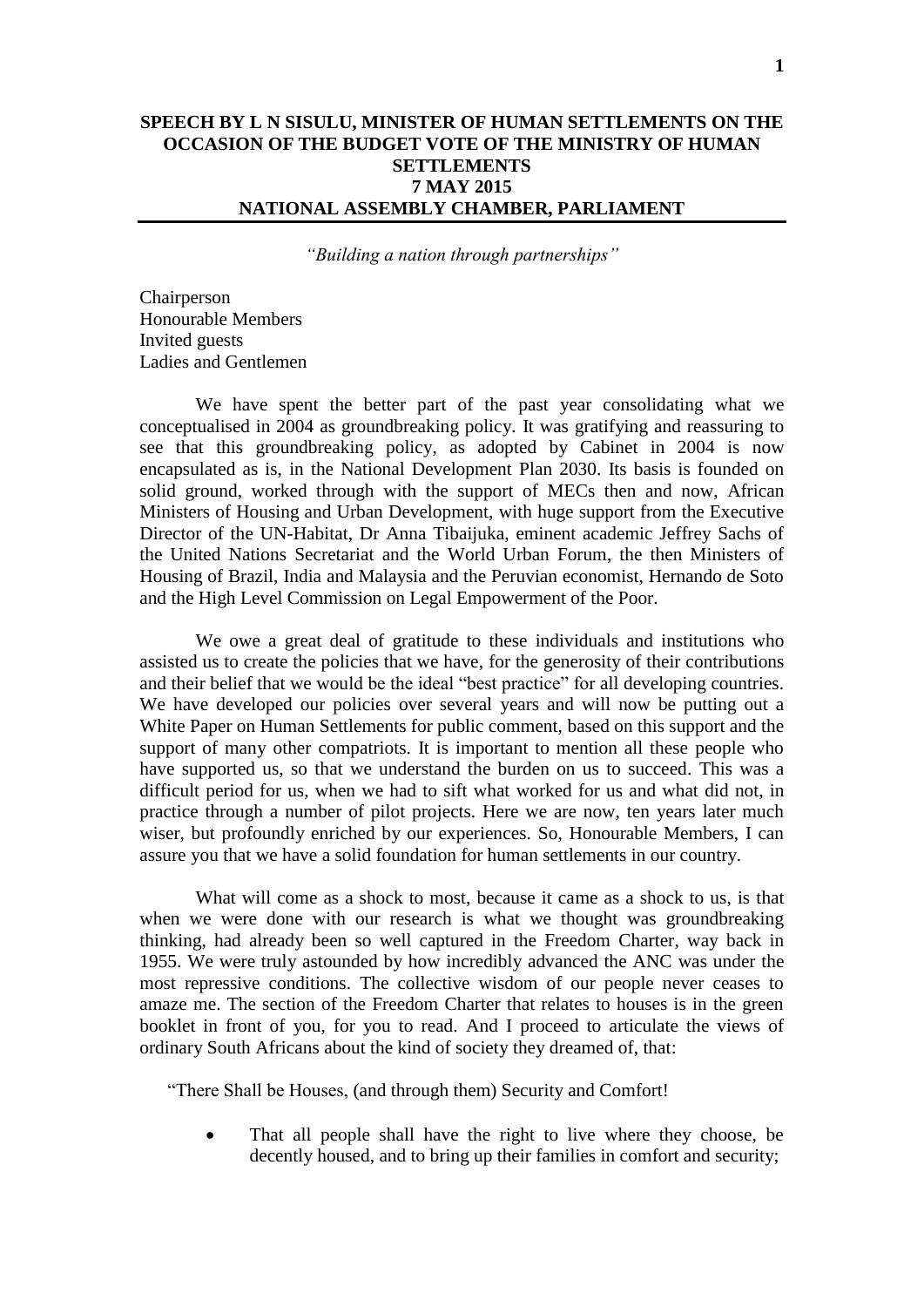- That unused housing space will be made available to the people to build their own houses;
- That rent shall be lowered;
- That **slums shall be demolished**, and new suburbs built where all have transport, roads, lighting, playing fields, creches and social centres;
- And that fenced locations and ghettoes shall be abolished, and laws which break up families shall be repealed."

That which defines us as a civilised people is the creation of permanent shelter. This defines the centrality of human shelter. The guiding principles that we will emphasise in the White Paper are the following:

- **Restoration of human dignity** this requires that we pay attention to the quality of houses that we built. It is about the establishment of sustainable and habitable environments
- **Value for money** this requires that our procurement process should be transparent, efficient and cost effective while paying attention to issues of economic transformation
- **Exploiting economies of scale** the need is so large that we cannot settle for minor projects
- **Self reliance** for far too long we have treated benefitting communities and individuals as if they are physically incapacitated. Beneficiaries should be encouraged to participate in their own development. The added advantage is that aside from the beneficiaries valuing and protecting their own output/creation, we present an opportunity for skills transfer.

This booklet shows you the work that was done in 2004 that brought about the concept of human settlements. Based on these founding principles and the NDP, we are confident that the White Paper on Human Settlements that we will produce, will cater for all the challenges we face and are likely to face in the coming years. We have spent a great deal of time on this and the final product will speak for itself, having been in the making for several years.

Chairperson, we emphasise this because we want to give hope to our people, and also to indicate that our foundation is very solid policy. But a policy is only as credible as its capacity to deliver on that policy. It remains our responsibility to ensure good governance, eradicating extreme poverty, ensuring access to housing for the poorest of the poor and promoting partnerships for development. This is the theme for our Budget Vote today.

Going forward, we will need to put emphasis on our delivery, our ability to deliver faster, better and more efficiently. Our commitment, as we indicated last year is to build 1.5 million houses and housing opportunities to accommodate our growing backlog. And in particular we emphasise the issue of partnerships. We could not possibly do what needs to be done alone. Not only do we seek partnerships with the industry, but a partnership with society. Society cannot afford to be a passive recipient of government services. We would like it to be an active part of the delivery process.

South Africa ranks among the top countries in the world in the value of properties. As you are aware, there are huge inequalities in our society, which is not a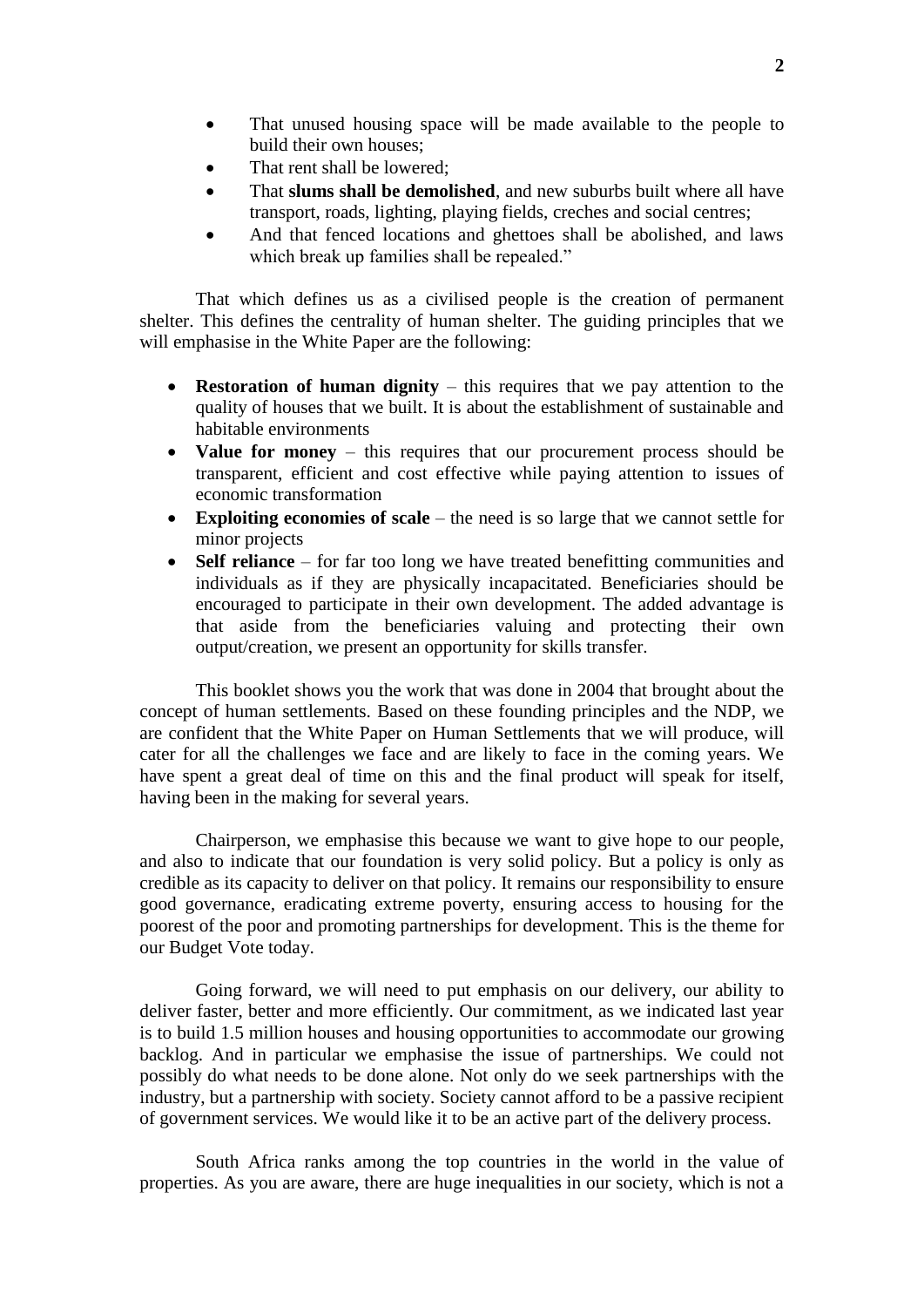true reflection of property vested in an individual. The Department of Human Settlements has a range of subsidies to assist people, because ultimately our goal is to promote home ownership.

Houses are an asset, which can be leveraged to take even the poorest out of their poverty debt trap. This of course depends on people who are given free housing, the indigent, understanding that they may not sell a house before they have lived in it for at least 8 years, and thereafter the first buyer should be government. However, it has been very heartening to learn from research done by the Department that the fastest growing property market in South Africa has been from the sector that we provide our people. Our hope is that the owner selling his house is doing it legally and that his circumstances have changed for the better.

Our job as government is to regulate the sale of houses so that the transaction is legal, the seller is well informed and consciously takes a decision to sell. There is great value in the houses we give our people and we want them to appreciate that. To the extent that it is possible, I would urge that beneficiaries of government's free houses should carefully consider before selling. This is possibly the only asset they can bequeath their children. The generation we are catering for is a generation that has been deliberately impoverished by apartheid and we would like them to use this as an asset base. However, should their circumstances improve to the extent where they can sell the house, we require them to transact through the formal route, which the EAAB will provide for, where they can be protected against underselling. The instances where government houses are sold for R10 000 are shocking. This is largely to foreign nationals and over time this becomes a source of conflict. We are busy looking at a special vehicle to accommodate foreigners who are legal in the country through CRUs, backyard dwellings and rental stock.

Our policies have been piloted through several pilot projects. The most successful ones we could not have done without our partnership with the Banks. They were steep learning curves, but we remain proud of them. I indicated to you last year that we have taken back the N2 Gateway Project as a national project. We have made a great deal of progress on this project. It has been the most difficult project to undertake and therefore most satisfying that it has been one of our biggest successes. On it we have produced 15 000 units and by June 2015 we will have finished Joe Slovo Phase I. The President will be visiting the area towards the end of the month and we invite members of the Portfolio Committee to join the President as we show him the difficulties we encountered and the success it has been.

At the World Urban Forum that was held in Naples in 2012, discussions such as this one were taking place and what became very clear at the end of the discussion was that two of the observations reached have a bearing on us. First, that the Urban Sprawl will be with us for a long time in the developing world, that we have to embrace it and plan for it, and most worryingly is the observation that social distance had developed over time between the implementers of the policy and the beneficiaries of the policy.

Communications and outreach programmes are part of our frontline services to ensure that the correct messages reach our people, in order to reduce the social distance referred to. I have decided to appoint a National Rapid Response Task Team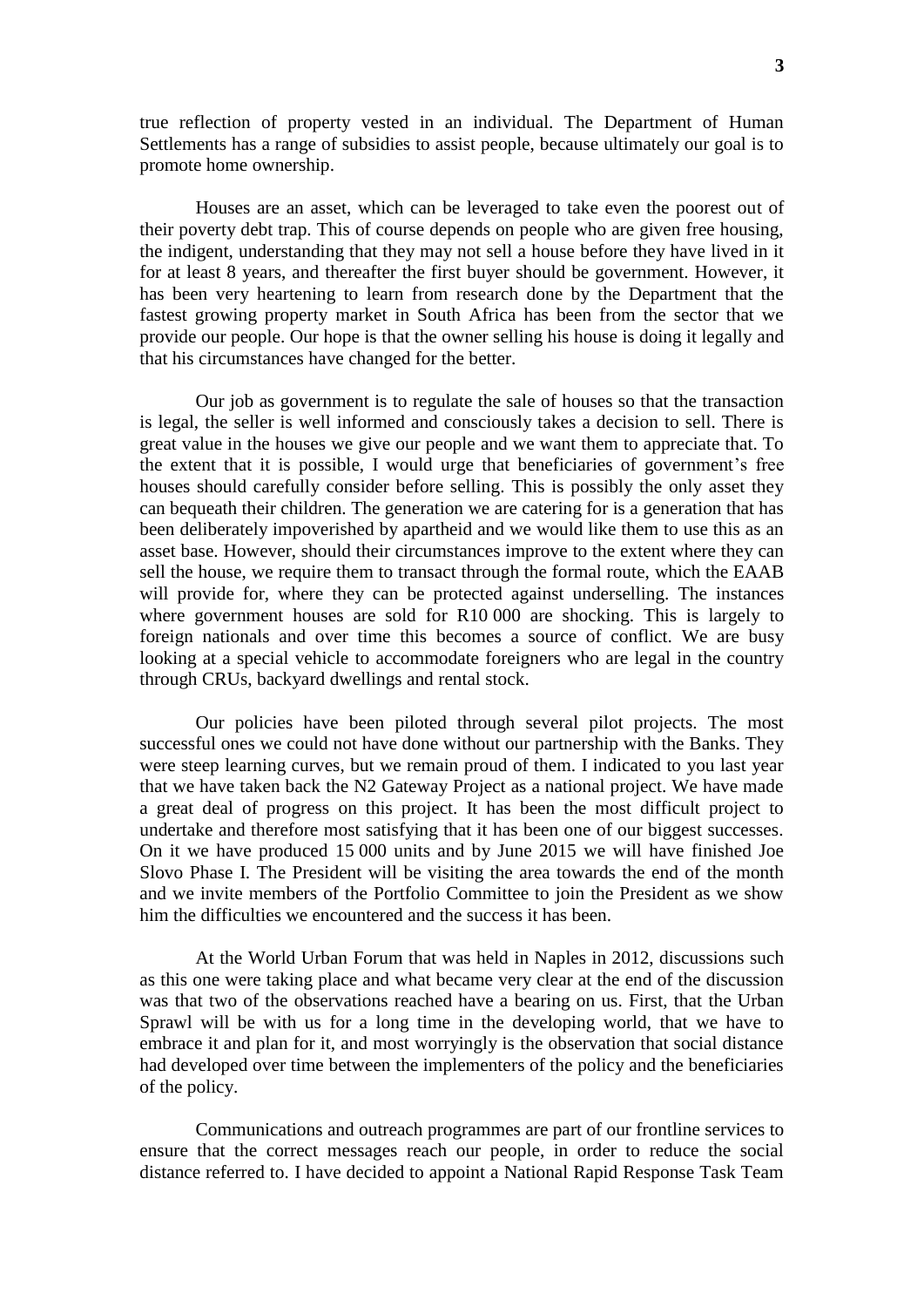that will help us communicate with our communities before implementing any policies, so that they understand the benefits, who would qualify and who would not, etc. This, we believe will lessen the tension that always arise when there is a development. This Task Team will also assist us understand where there is a problem and allow us to rapidly respond to problems as they arise.

To assist our people understand our policies we have, accompanying the White Paper on Human Settlements, created a television series, Breaking New Ground, which will show weekly on SABC 2 from 13 May 2015. This programme will not only explain what our policies are, but also explain the work that we have done. We will also have discussions on SABC national and regional radio stations. The value of this is that it gives us a national picture of what has been done and gives hope that our approach is the best solution for the problems we face. We urge you to watch it and you will be proud that South Africa stands first among equals with our groundbreaking human settlements policy.

We indicated to you last year that we would be building 50 catalytic projects. These projects are intended as game changers in the process of spatial planning in our country. They are intended to overcome the problems of the dysfunctional apartheid spatial planning and will shape the future of human settlements development. In other words, the cities and towns that make up post-apartheid South Africa for generations to come.

The President announced in his State of the Nation address the significant progress we are making towards the revitalisation of mining towns. Human Settlements is focusing on 22 mining towns in six provinces. For the last financial year more than 4 000 units were delivered, mainly in Mpumalanga and Northwest, which are the main pressure points. In the Marikana area, there are two human settlement projects being completed that will deliver over 500 units, built on land donated by Lonmin. Anglo American has embarked on a project to provide more than 10 000 housing units. In total, Government has committed R6.3 billion over the MTEF period. Of this amount Human Settlements' contribution is R2.1 billion and the Mining Houses have contributed an amount of R3.5 billion.

We have been approached for partnerships by various other large employers and we welcome these initiatives. We will be signing a partnership agreement with Sibanye Gold where we will be building houses on land that they have donated for their workers. We are hoping that this kind of partnership will roll out where we can create partnerships with all major employers, including government, to build houses for our workers.

Chairperson, on the actual budget of the past year, I would like to report that we have spent 98% of our HSDG allocated expenditure for the 2014 / 2015 financial year. We have looked into the spending patterns of the provinces and I would like to report that when it became clear that Limpopo would not spend its HSDG allocation, we reallocated R559 million through a MinMec decision and allocated R200 million to the Eastern Cape, R200 million to KZN, and the remainder of the R159.5 million was ring-fenced for those provinces implementing the Youth Brigade Programme. I want to lay particular emphasis on Youth Brigades. If we are to deal with the burning issue of youth unemployment, we have to do things differently. For every mega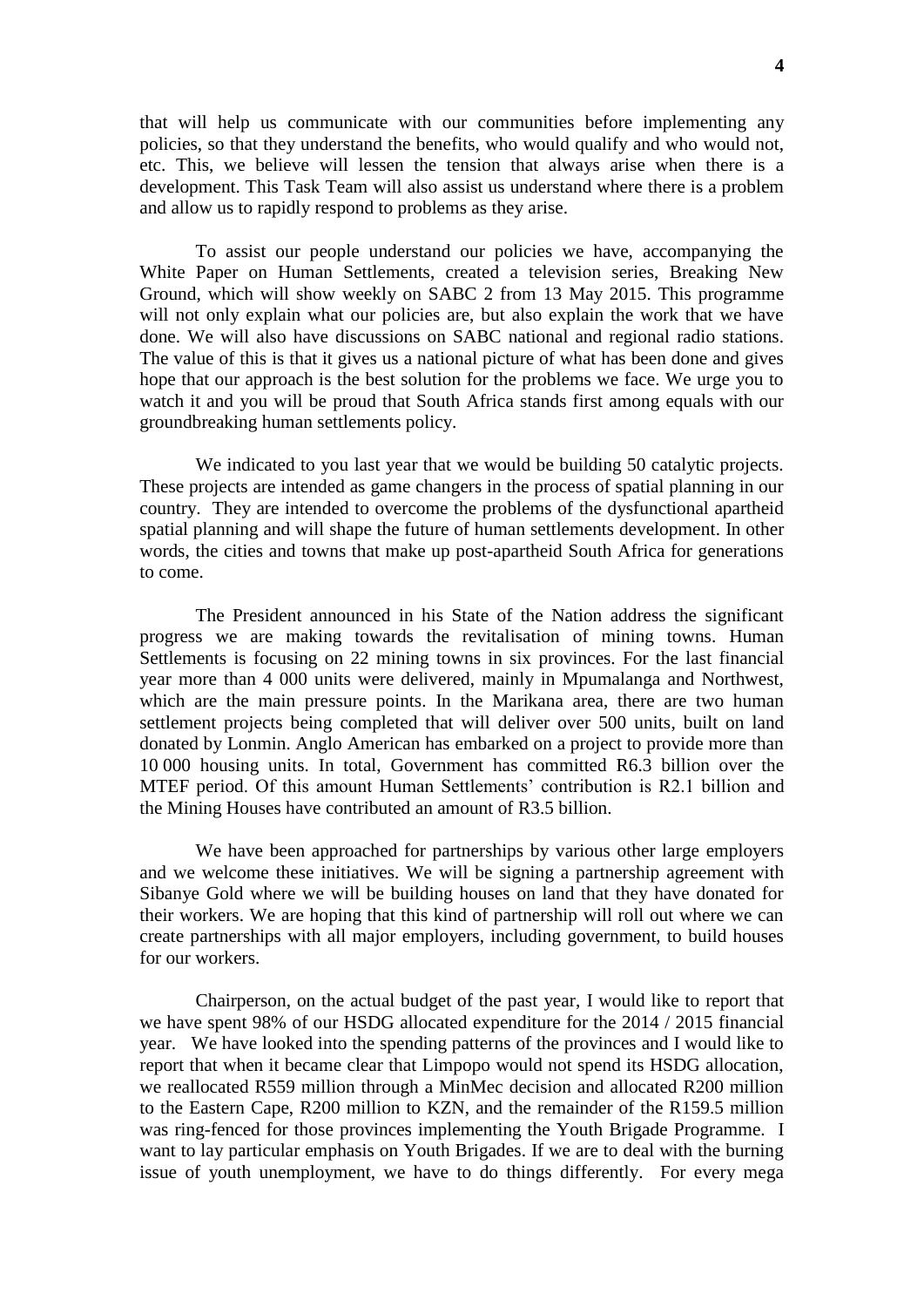project approved, the requirement will be for the employment of a Youth Brigade. And, to Limpopo, we have sent a national team to assist the department to ensure that all administrative infrastructure for Human Settlements is in place, to enable them to increase their productivity in the current financial year.

I have held several meetings with Mayors of the Metros so that we can together agree on a policy, on the use of the Urban Settlements Development Grant (USDG). This was necessitated by the discovery that in certain Metros the USDG was used for administrative purposes and as an additional income for whatever the Metro might deem necessary. As you know, the USDG is a schedule 4 conditional grant allocated to the eight metropolitan municipalities to ensure adequate infrastructure development in urban areas, in order to address the urgent need for accelerated human settlement development, economic growth stimulation and to reduce the costs of access to land and services for poor urban households.

We have approved the policy on the conditions of the use of a conditional grant and henceforth the USDG will be used for the following purposes: land acquisition, bulk infrastructure, basic services/ serviced sites and the provision of social and economic amenities that supports the provision of human settlements, ie recreational facilities, crèches, small business areas, etc. It may not be used for any other purpose and any deviation would require the approval of the Minister of Human Settlements.

Together with the Ministers of COGTA and Water & Sanitation we have had several joint meetings with Metropolitan Mayors to discuss the matter of accreditation which, as you know, has the capacitation grant attached to it. We have agreed on a course of action necessary and will report to the Portfolio Committee on the progress on a regular basis.

We have sent an inter-departmental Task Team, consisting of the Department of Human Settlements, together with National Treasury, and the Departments of COGTA and Water & Sanitation to the Nelson Mandela Bay Metro. This was as a request from the Mayor, after realising there were difficulties. This has been underpinned by a Cabinet decision and a Memorandum of Agreement between the three spheres of government and headed by the HDA. We will report to the Portfolio Committee on a regular basis about our progress in the area and invite Honourable Members to visit the Metro and see what is possible when help is sought.

That, Chairperson is on the allocation made last year. This year an allocation of R30.9 billion has been made and we intend to monitor that it performs the outcomes that we have agreed on.

For the purpose of this Budget Vote, I would like to announce some of the changes we have made to ensure that Human Settlements radically transforms not only our spatial patterns, but also how we transform the way we have been doing things. And principally, how we contribute significantly to the economic upliftment of the poor.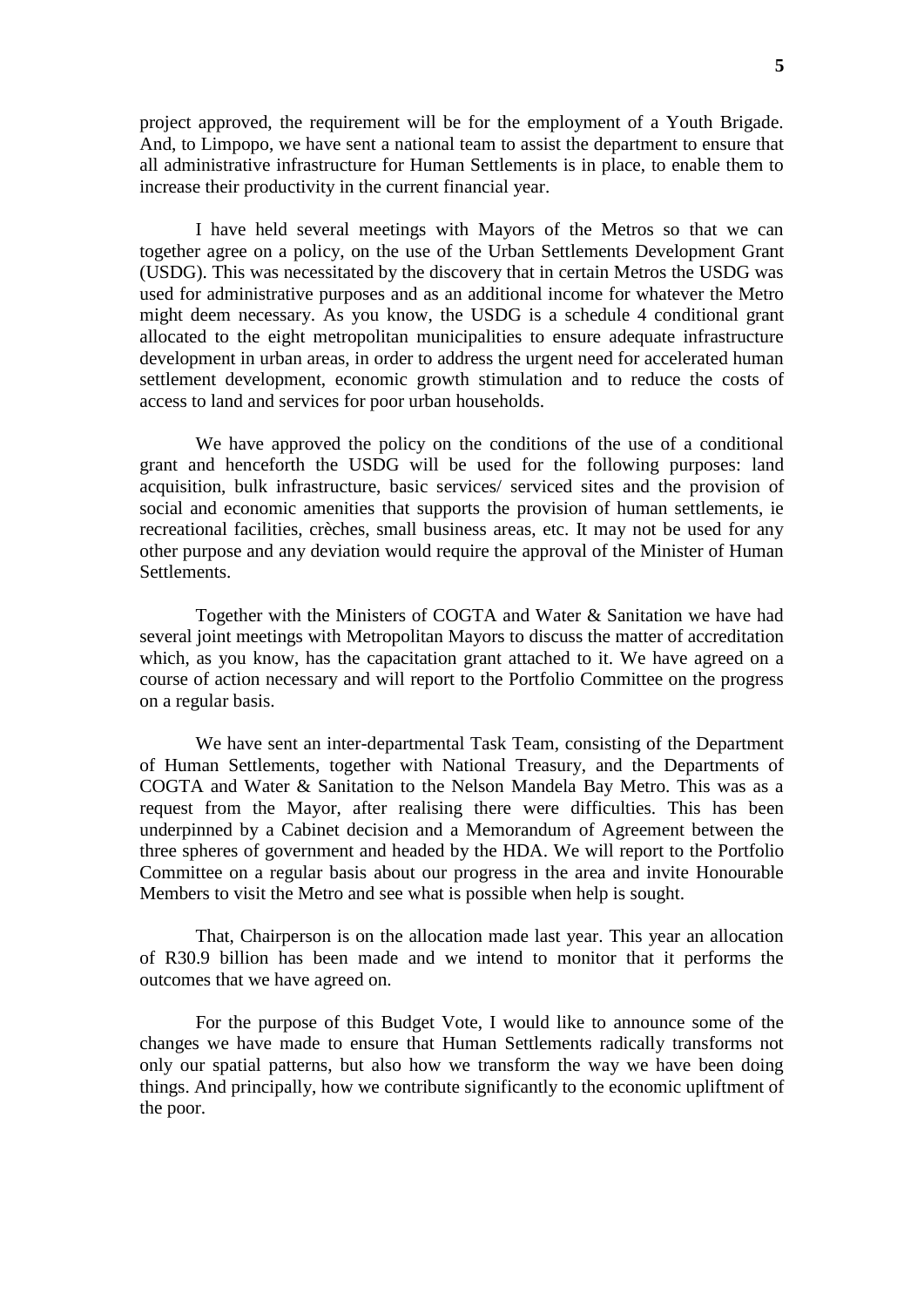### **Rapid Response Task Team**

1. The creation of a Rapid Response Task Team that will interface with beneficiaries to minimise any conflict and reduce the social distance. These are eminent members of our society and in each province where they will intervene, they will be joined by members of the provincial Department of Human Settlements.

### **Hostel policy**

2. We are restructuring our policy on hostels. We would like to gradually abolish hostels in our towns and hostel dwellers who have lived in our towns for a number of years would qualify for a BNG house or the CRU subsidy, depending on their specific circumstances. Together with the Mayors we have agreed that the upgraded hostels would be bought by the SHRA and managed as social housing projects. This we will do in every town where we have upgraded hostels and hostel dwellers have not taken up residency. The message we want to send to hostel dwellers is that we have understood your concerns and responded to your pleas. We request that you allow us to put you up in temporary shelter while we build permanent units for you. These social housing units will give preference to under 40s who do not earn enough to buy a house. They are heavily subsidised by government and we ask our working under 40s to take this opportunity and to pay their rent and services. In time we would like to think of South Africa as an urbanising society as opposed to a society based on migrant labour.

#### **Informal settlements and backyard dwellers**

3. As we continue upgrading informal settlements, we will now also prioritise backyard dwellers, largely the children of first generation urban dwellers, who rightly have complained that we are prioritising informal settlements of people who are new to the cities and ignoring their plight as people who have been living in congested environments.

### **USDG**

4. We want to see part of our USDG grant used to keep our cities, towns and townships clean. Clean cities are an economic, environmental and hygienic necessity for all of us who live in them. We have a commitment from the Mayors that they will adhere to this and pay particular attention to the cleanliness of our townships. For this purpose the requisite amount will be ring-fenced in the USDG to employ Youth Brigades to keep cities and townships clean. This will provide employment opportunities for our unemployed youth and ensure that we live in pleasant, healthy conditions. Additionally, we have taken it upon ourselves to provide the indigent with free houses. We would like them in return to look after their houses, fix the broken windows and keep their stands clean. Municipalities have by-laws that require us to keep the environment clean. These must be enforced.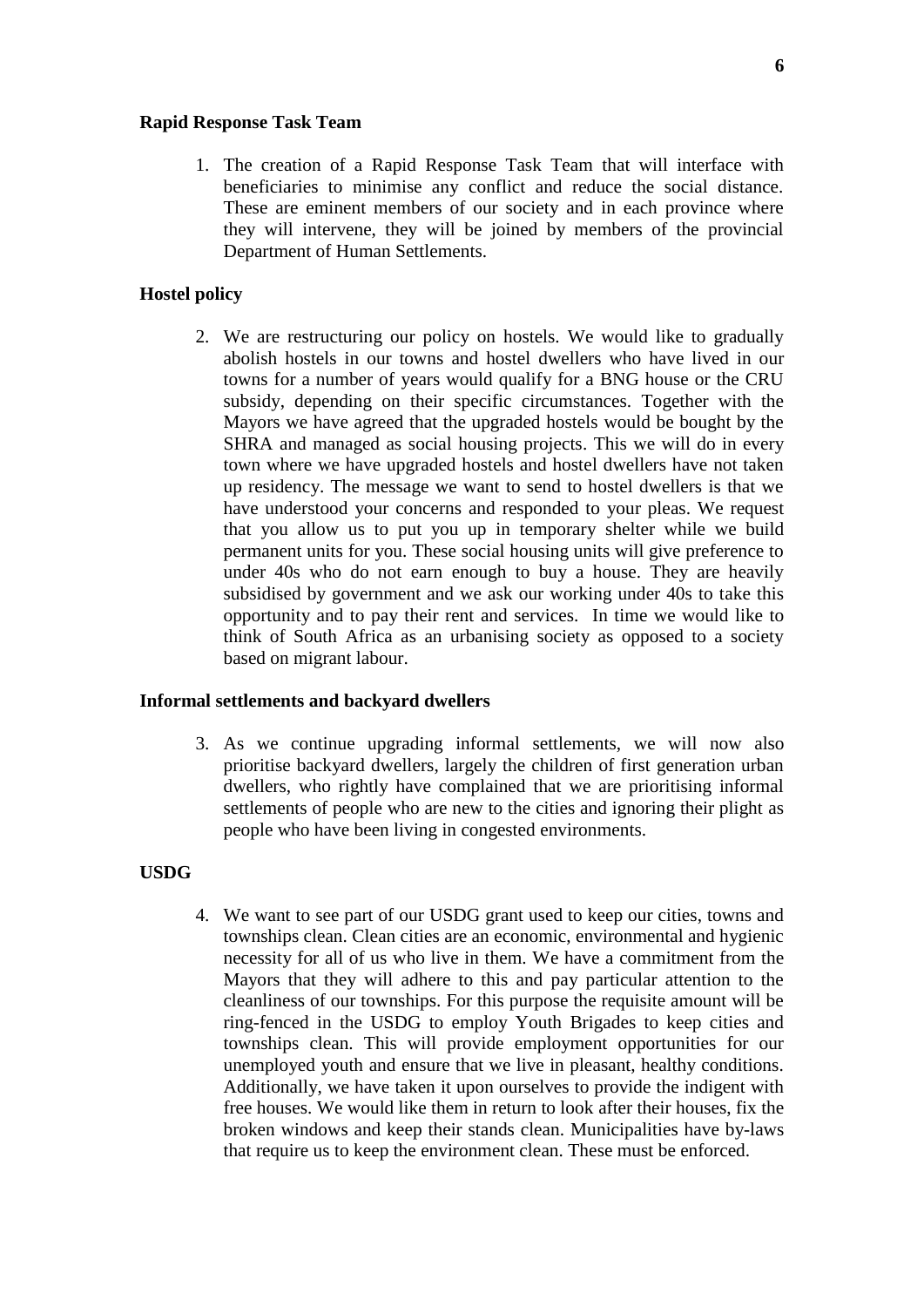### **Banking Association**

5. The President announced in his State of the Nation Address that we have revived our relationship with the Banks. This is a very important partnership for us and we are extremely grateful for their support. I will therefore be establishing a partnership between my department and the Banking Association of South Africa (BASA). To this end, a Memorandum of Understanding (MOU) is being finalised in terms of which a Working Groups will be created to look at the housing market and to come up with product interventions that will not only stimulate the market but enable those on the outside or the margins to enter the market. A Consultative Workshop will be held before the end of June 2015 where key stakeholders will get together to start an engagement on ideas in this regard. I will communicate further details in due course closer to the event.

## **Subsidy quantum**

6. MinMec deliberated that the subsidy quantum will remain unchanged for the current financial year. We remain very concerned about the subsidy quantum which, as of 2014 stood at R160 573 per house as compared to R77 868 in 2009. This phenomenal leap is unsustainable and MinMec has decided to curb the quantum of the subsidy at its current level, notwithstanding inflationary pressures we currently face in our sector. We take this as a challenge to find more efficient ways to finance our housing commitment for our people, so that we can stretch our resources to cover more.

#### **Alternative building materials**

7. We would like to encourage the use of alternative building materials more closely to see if we cannot draw these into our environment to contain costs and allow us to draw our budget cover more.

#### **Estate Agents Youth Brigade**

8. We have initiated the 'One Learner One Estate Agency' Youth Brigade programme is designed to place interns with a registered Estate Agency for a period of 12 months to equip intern estate agents with the required property market experience while they obtain the necessary real estate qualification. The EAAB has so far received over 1450 pledges from registered Estate Agencies and more than 7500 CV's of potential candidates. Out of the project, by the end of the financial year we will have 10 000 young people working and getting trained as estate agents.

## **Military Veterans**

9. By the end of the MTEF we would have built more than 5 854 houses for our military veterans. There are active projects in 8 Provinces which are in various stages of implementation and expected to yield 2129 houses, and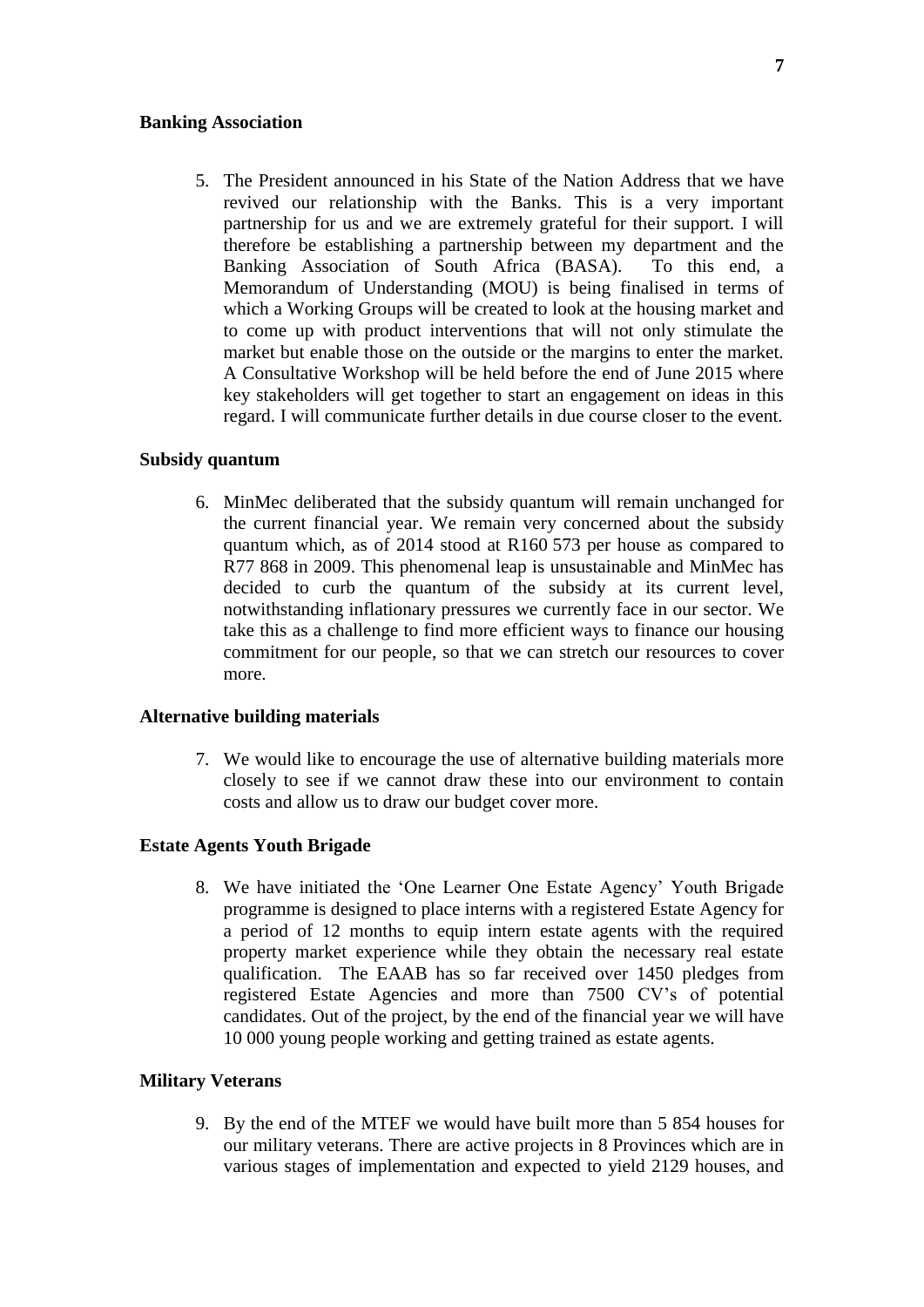709 houses will be delivered this year. The total budget available for the current year for the programme including the contribution of the Department of Military Veterans is R177 million. Provinces will be expected to ensure that the balance of the units to be delivered in line with the commitment I made last year, are budgeted for in the next 2 years.

### **Higher Education partnerships**

10.With a view to creating and strengthening our professional crop of staff in the housing sector, we have partnered with various universities with the view to produce these professionals. The Nelson Mandela Metropolitan University has produced a 4 year curriculum in the field of Human Settlement Studies. The university will also host the Chair for Human Settlement in the discipline of Education. The University of Fort Hare will be establishing a new Bachelor of Social Science in Human Settlement for the first time in 2015. The University of Witwatersrand is offering course that will lead to a Master of Built Environment degree. The Human Settlement Post Graduate Certificate that is offered at Wits is accredited at NQF Level 7. This course has been enrolled by 350 officials from all the three spheres of government. On the other hand the University of South Africa will be offering a degree of Bachelor of Human Settlement in Public Administration. The method of tuition in the course is distant learning that will entail online learning. This course has the capacity to train about 1000 officials who will start in January 2016. The University of Stellenbosch will offer a Human Settlement Post Graduate Diploma which will be pitched at SAQO level 8 by July 2015. On the other hand, Mangosuthu University of Technology will establish the Research Chair that will promote research in the housing studies effective from January 2016.

### **DFIs**

12. We can report that progress has been made with regard to the consolidation of development finance institutions (DFIs). Based on an assessment of our environment, a need was identified for a Human Settlements Development Finance Institution that is responsive, effective and efficient. Part of the mandate of the new institution would therefore be to leverage resources and increase the availability of both development and end user finance for households. Therefore, the consolidation of the operations of the three institutions will be completed by December 2015. The enabling legislation for the new Human Settlements Development Finance Corporation will now be developed. It is envisaged that the new Human Settlements Development Finance Corporation can be approved for legislative establishment by December 2016.

# **Revitalisation of inner cities**

13.We will be embarking on a process in partnership with the various Metros to revitalise the inner cities. Most inner cities have become derelict and susceptible to criminal elements that high-jack buildings. There is also a serious challenge of buildings that have been left vacant for a long time.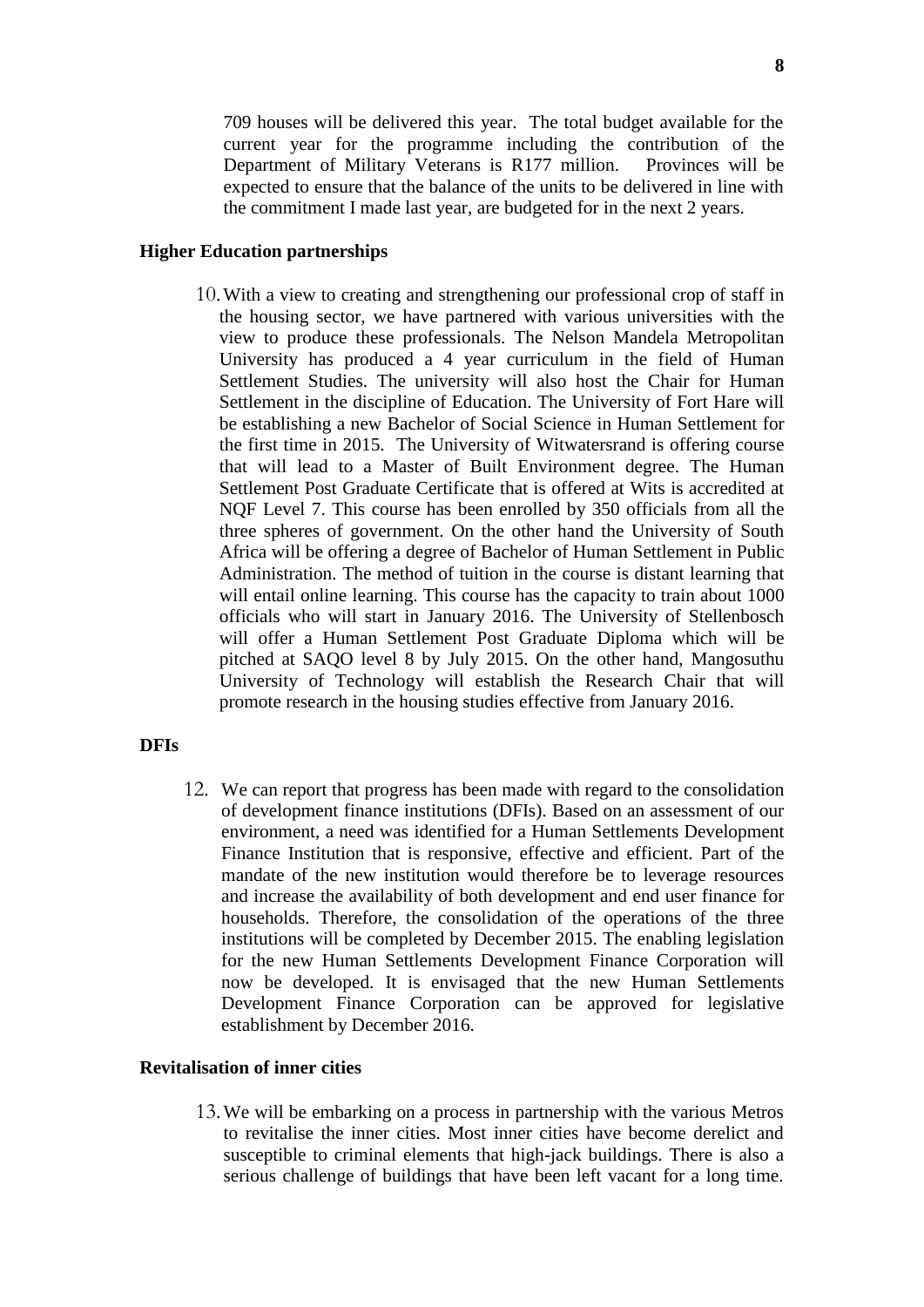We will expropriate unused buildings and assign them for the purposes of building social housing next to the places of work. In most cases the vacant land that are not used are those that are very far from cities and places of work. Those pieces of land that are next to cities are too expensive. It is to this end that we will expropriate land for the purposes of creating human settlement for our people. We will also seek to engage other departments of government to also cede their unused lands for human settlements. We should not just build now houses but must also renovate and rehabilitate the ones that we have.

#### **Review of the tender system**

14.We will review the tender system as it is currently formulated. The current tender system is susceptible to abuse, corruption and manipulation. A tender is in respect of housing and the acquisition of related services is fixed. Because the price of the house is fixed there is no room for completion in both the price of the house and land. Given these realities there is very little value for a tendering system. We envisage a new procurement system that will root out corruption. There is also a greater urgency to shorten the procurement period for speedy delivery. We hope use a system where we will enlist the services of companies will be in a panel of approved, accredited and verified companies as to their expertise, skill and track record. Through this process we also wish to ensure that there rampant practise of companies buying contracts and performing substandard jobs will also be remedied.

### **Rectification**

15.We are no longer rectifying houses using our budget. Any house that has defaults is the responsibility of the NHBRC, which is responsible to identify the contractor and ensure that they rectify the shoddy work. The money currently used on rectification can and will be used in building more houses.

## **Master Spatial Plan**

16.The Master Spatial Plan is now complete. This means that our intention to restructure apartheid spatial planning is now taking shape. It will enable citizens to participate in spatial visioning and planning processes. We applaud the Province of Gauteng for their bold announcements on the corridors of Freedom. These will be mapped on the MSP to ensure that our intention is not to build away from cities and places of employment, but rather that the cities are accessible to all.

# **Youth**

17.We want to invest in your youth and give them skills. We have therefore ring-fenced an amount of R159 million from our HSDG for this purpose. If